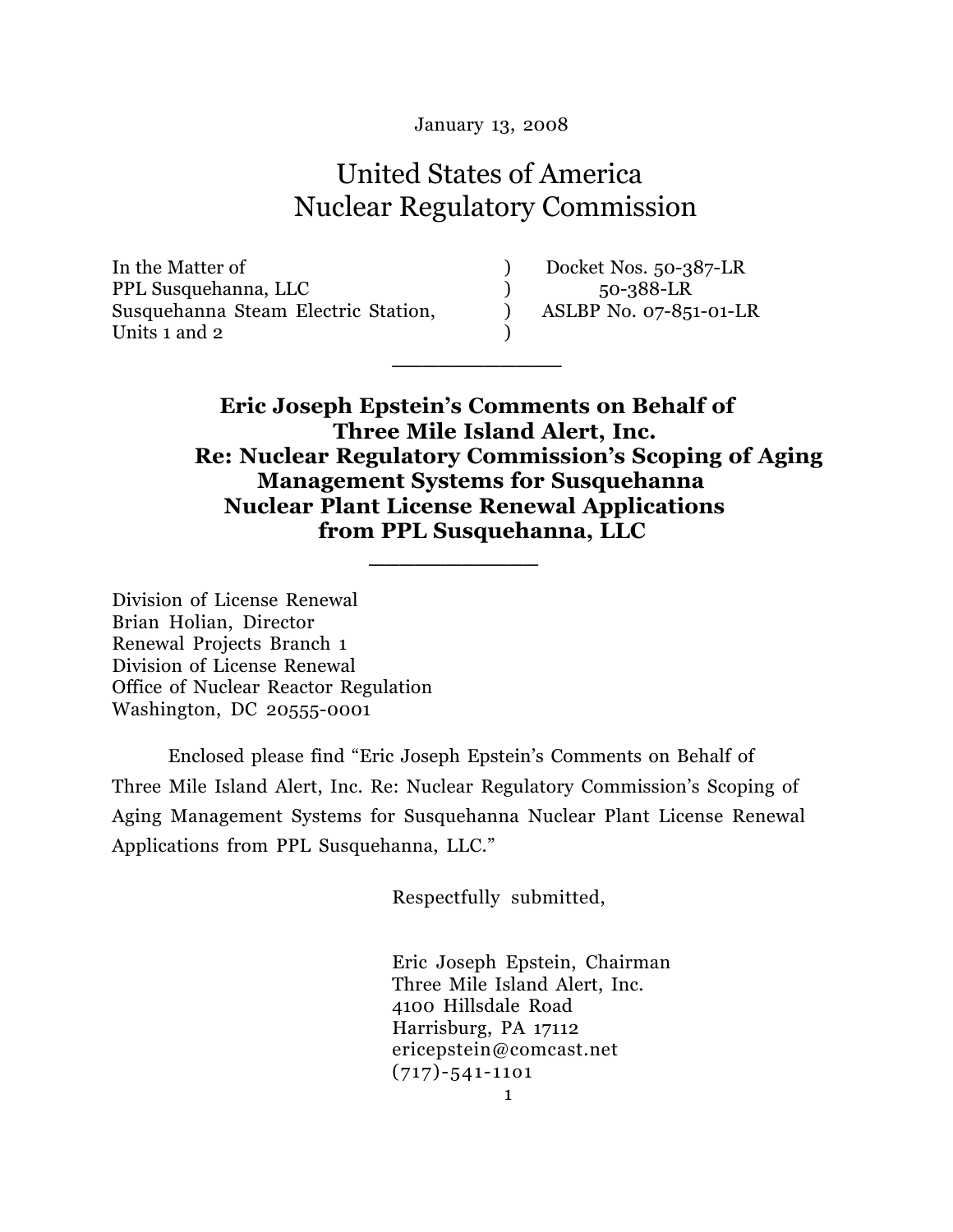### **I. Background**

 Three Mile Island Alert, Inc. ("TMIA" or "TMI-Alert") announced its decision to oppose PPL's premature request to relicense the Susquehanna Steam Electric Station ("SSES") to operate for 20 more years. PPL has applied to the Nuclear Regulatory Commission ("NRC)" for permission to run the Susquehanna Steam Electric Station until 2043 [Unit-1] and 2045 [Unit-2] at the Commission's initial hearing convened in Berwick on November 16, 2006.

TMIA believes PPL's application is premature. It would be irresponsible for federal regulators to begin a relicensing process 17 years before the original license expires. In short, PPL wants to secure an extension to preempt public challenges over additional safety problems, which tend to increase as nuclear reactors' age.

In addition, Eric Epstein's ("Epstein") filings at the Susquehanna River Basin Commission ("SRBC") and Nuclear Regulatory Commission relating to the relicensing and uprate of the Susquehanna Steam Electric Station ("SSES") sought to refine and define, clarify and coordinate, and address issues that continue to fall through regulatory gaps. PPL and NRC filed Responses in opposition to Mr. Epstein's concerns relating to water use, water chemistry and aquatic challenges. The Nuclear Regulatory Commission staff alleged that Mr. Epstein's contention (T-1) is "outside of the scope" (1) and "not material" to this proceeding, and that there is not enough information (2) to establish a "genuine dispute." (NRC Staff, p. 8)

\_\_\_\_\_

<sup>1</sup> U.S. NRC Atomic Safety & Licensing Board Panel, Memorandum & Order, In the Matter of the PPL Susquehanna LLC, (Susquehanna Steam Electric Station, Units 1 and 2), Docket Nos. 50-387 and 50-388-OLA, ASLBP No. 07854- 01-BD01, July 27, 2007: Judge G. Paul Bollwerk, II, Memorandum and Order. III. Conclusion.

<sup>2</sup> The NRC staff and PPL continue to view the issues raised before the NRC as outside the scope of the NRC's uprate proceeding. Please refer to *the NRC Staff's Brief in Opposition to Mr. Epstein's Appeal of LBP--07-10 (August 16, 2007), and PPL Susquehanna's Brief in Opposition to Appeal of Eric Joseph Epstein.* (August 16, 2007)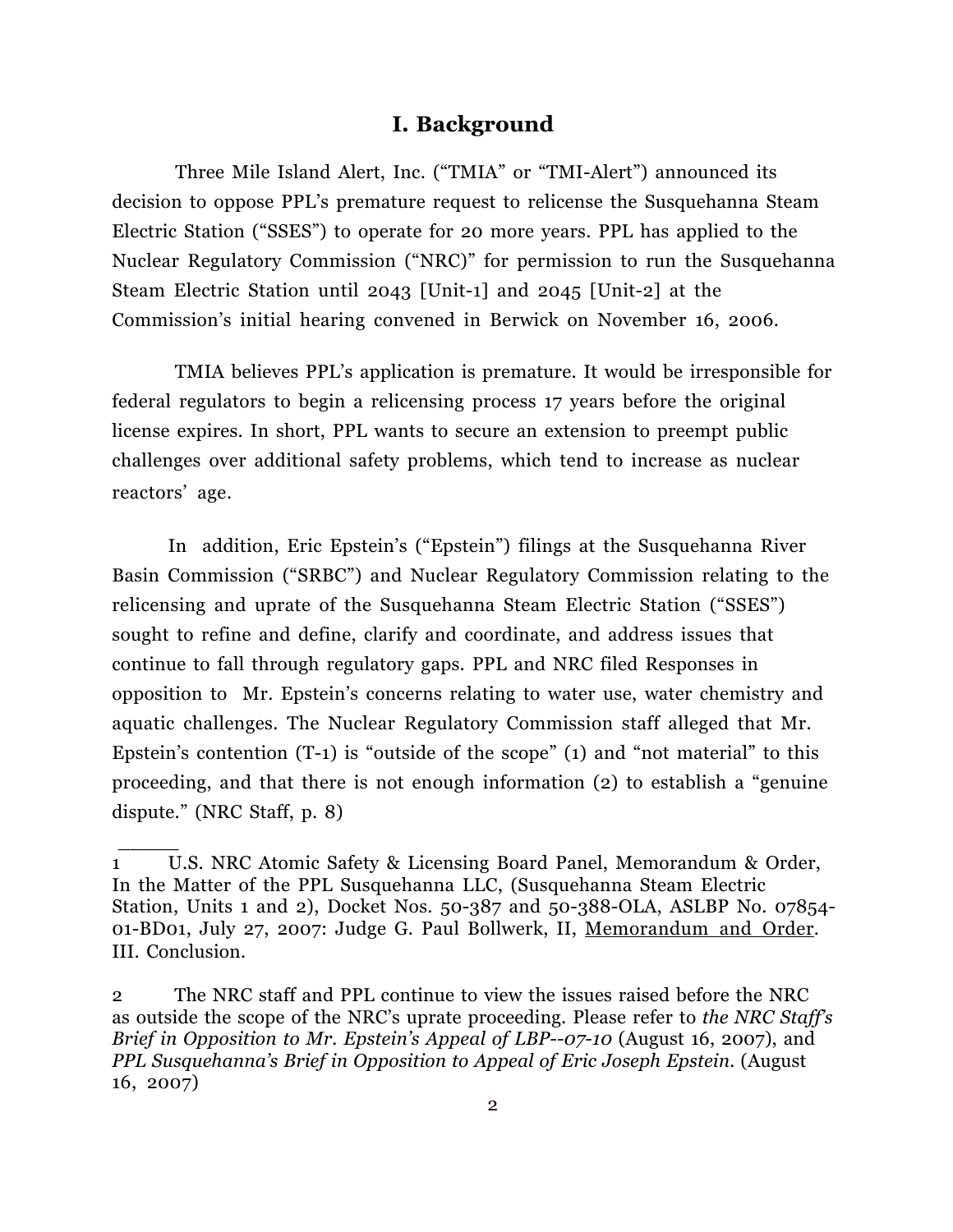## **II. Labor Reductions & "Outsourcing"**

PPL Susquehanna LLC, the majority owner and operator of the Susquehanna Electric Station, is the corporate progeny of the original holding company, i.e., PP&L, that applied for, and obtained a license to operate the SSES. PPL raised financial issues throughout the license application but offered only cursory and superficial data relating to safety concerns and socioeconomic raised in Application and Appendix E: Environmental Report and 5.0-5.1.1 and 6.1, and SAMA: E.3.2 Population, E.3.3 Economy, 3.4 EMPLOYMENT Current Workforce, and E.4.5 Replacement Power Cost, and Susquehanna MACCS2 Economic Parameters Variable Description SSES Value, et al.

The nuclear industry is bleeding skilled workers. Training programs are not able to keep pace with retirements and attrition. According to an industry consultant, complicating the staffing problem in the nuclear industry is the fact that, "The nuclear industry doesn't have the lead time to hire people off of the street and get them fully trained before existing employees start leaving through attrition and retirement." (3)

NRC staff sounded the alarm regarding Commission staffing shortages several years ago, and noted the stress employes were under: "NRC's employees are already deeply involved in time consuming tasks like reviewing 20-year license extension applications for existing plants". (4)

The shortages may have contributed to "cut and paste" oversight during relicensing of several nuclear plants. On August 18, 2008, Senator Jeffrey E. Piccola (R-15th Senatorial District) and Eugene A. DePasquale (D-95th Legislative District) sent a letter to the NRC Commissioners, i.e., "Re: Findings and Responses of the NRC Office of the Inspector General Report on the License Renewal Program." (OIG-07-A-15, September, 2007, p.11)

<sup>3</sup> "Employment Issues of Today and Tomorrow," *Nuclear News*, American Nuclear Society, June 2005

<sup>4</sup> SNL Electric Utility Report, *Platt Publications*, April 2005.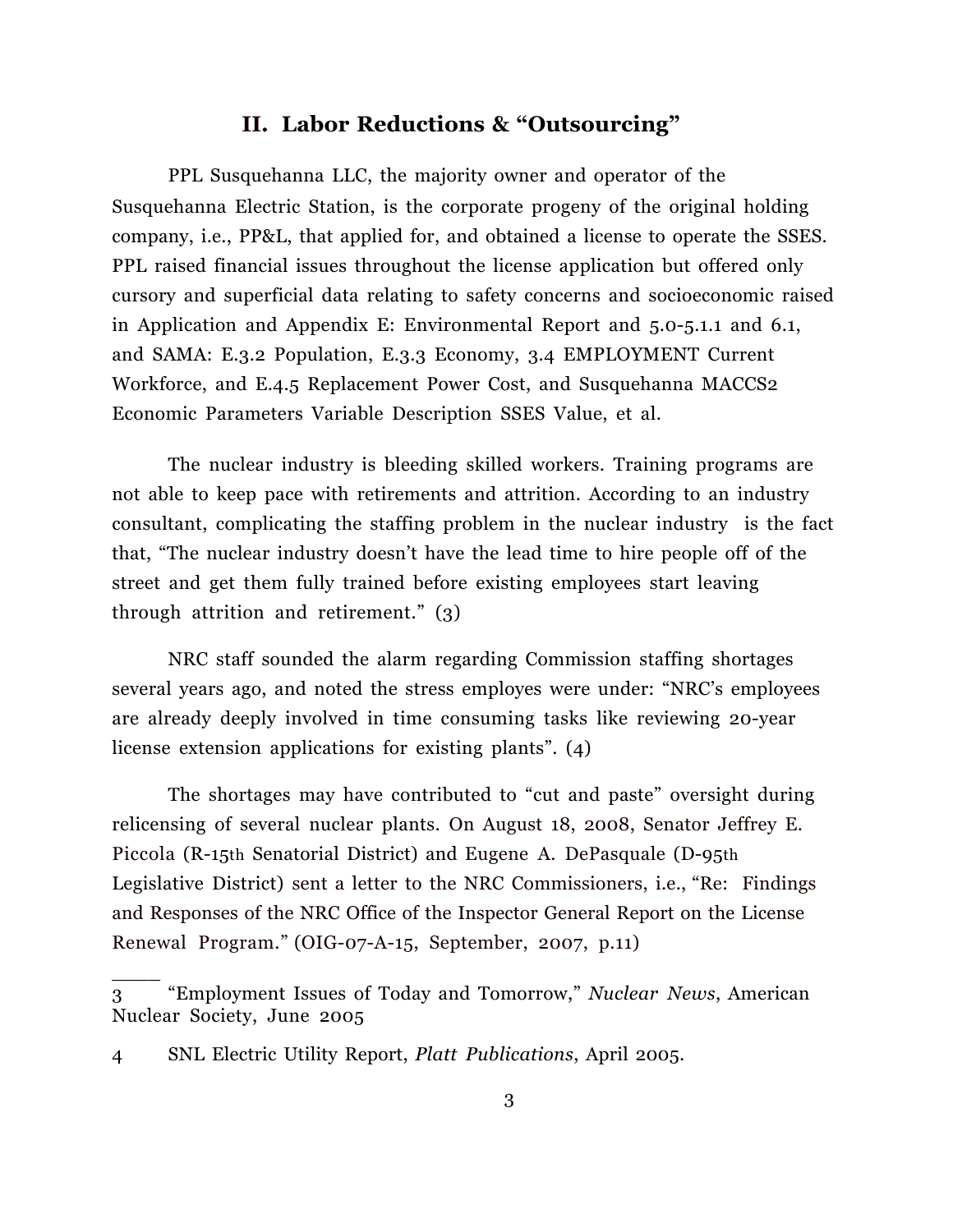As you know, the federal relicensing system that has historically ensured nuclear plants are safe to operate for an extended period beyond their original license of 40 years has come under sharp criticism. The Nuclear Regulatory Commission's (NRC) Office of Inspector General (OIG) Audit of the NRC's Renewal Program (OIG-07-A-15) found certain safety evaluations lacked critical documentation.

Essentially, the Division of Licensing Renewal (DLR) lacks a complete report quality assurance process to ensure documentation of the staff's aging management program review methodology and substantive support for staff conclusions.

TMIA has yet to see any formal response from the NRC relating to these developments at the SSES. Moreover, we have received no assurance that "cut and paste" management evaluations did not take place during the NRC's review of the license extension at the Susquehanna Steam Electric Station.

Over six years ago Swedish regulators identified problems with decreasing safety margins at nuclear plants due to an over reliance on outside contractors. There is no evidence in this review that the NRC has monitored PPL's trend to out source safety. The Swedes committed to do more reviews of outside contractors competencies and skill sets: "This means that (we) have the same possibility of reviewing a contractor's operation as a license holder's and the same possibility of setting conditions and prohibitions." (5)

Although PPL has no official policy on "out sourcing," the Company is unable to quantify positions that have been eliminated as a result of this costcutting practices. "PPL Electric does not have a formal policy on outsourcing...PPL Electric has no record of how many internal Company positions may have been eliminated as a result of out sourcing" (D.A. Krall, PPL Response to Epstein, Set II, Q.7, May 17, 2004.)

<sup>5</sup> "Swedish regulator warns safety responsibility can't be outsourced." *Nucleonics Week*, Platts- McGraw Hill Companies, October 16, 2003.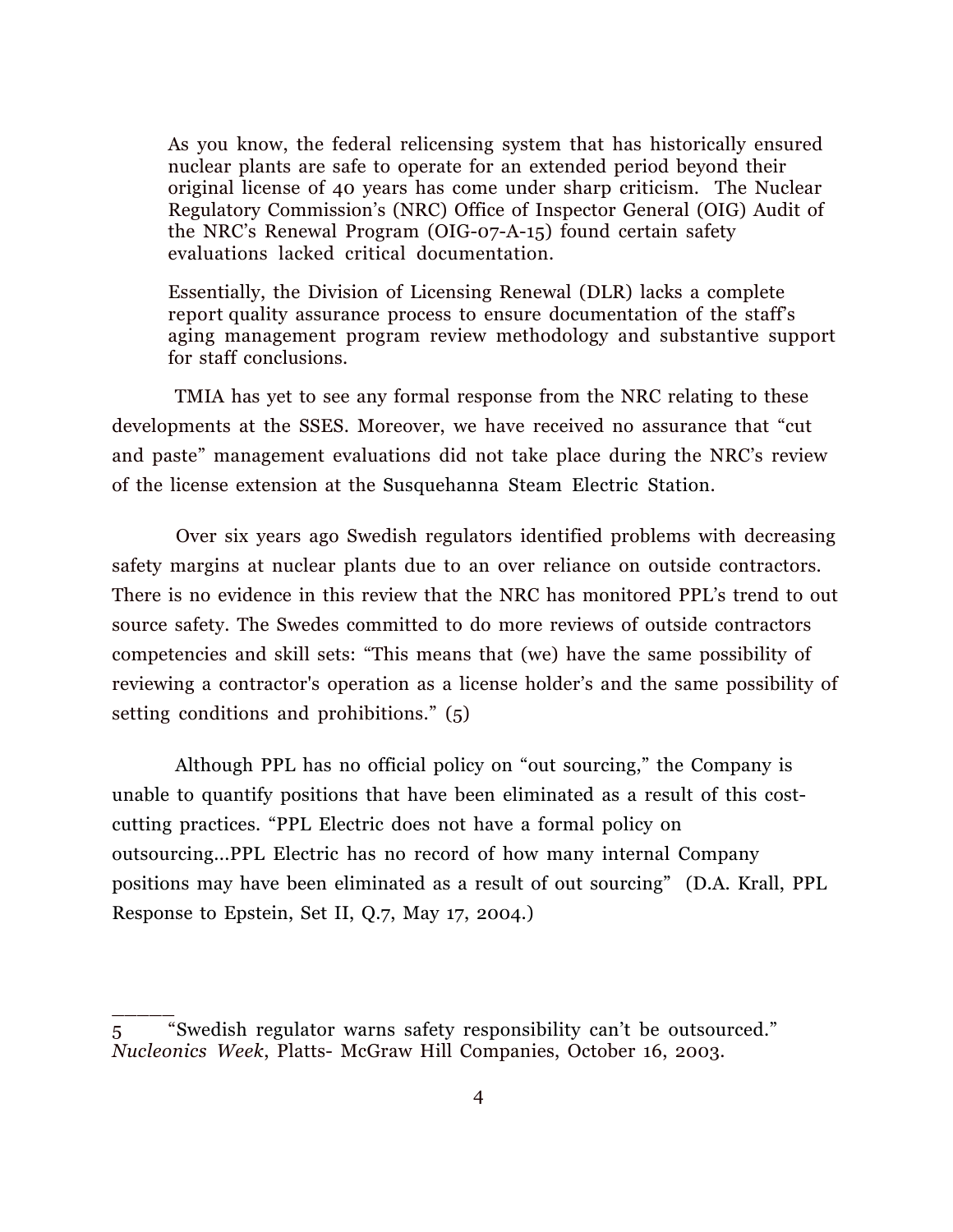External workers are increasingly supplementing an understaffed workforce. J.R. Schadt testified, "The increase in work by outsiders is primarily a function of utilizing additional outside contractors in lieu of PPL electric workforce. When PPL Electric planned its work for 2004, it compared its total man-hour needs to projected available PPL electric man-hours, any shortfall is made up with outside contractor labor" (J.R. Schadt, PPL Response Informal Data Requests, OCA, Q.6, June 10, 2004)

 The amount of labor contracted to "work by others" is significant. In 2004, PPL's reliance on "out sourcing" was projected to increase to \$53,362,932. Among the tasks "out sourced" include: service requests; power service problems; disconnects and reconnects; specific projects; maintenance; inspections; and consultant support services. (J.R. Schadt, PPL Response to OCA, Set XII, Q.2, May 20, 2004.)

PPL has requested that rate payers finance this policy. From 2003 through 2004, PPL decreased the number of transmission and distribution of (T&D) "bargaining unit" employees from 1,856 to 1,747 while increasing the number of nonunion employees from 497 to 505. (J.R. Schadt & D.A. Krall, Response to Epstein, Data Request, 1, June 14, 2004)

PPL has chosen to atrophy departments not affected by layoffs. The current ratio of linesman to households, business to customers in general is .0006 employees in linesman type positions per customer" (D.A. Krall, PPL Response to Epstein, Set II, Q.8.) The Company noted that a rate increase is needed to help service a growing customer base, yet PPL has no plans to maintain or improve upon the existing ratio.

The Company is banking on efficiencies of scale to enhance compliance with regulatory standards: "In an effort to improve operational efficiency and reduce costs, PPL and its subsidiaries commenced a workforce reduction assessment in June 2002 that was executed to eliminate up to 598 employees or about 7% of PPL's U.S. workforce" (PPL, 2003 Annual Report, p. 94.)

5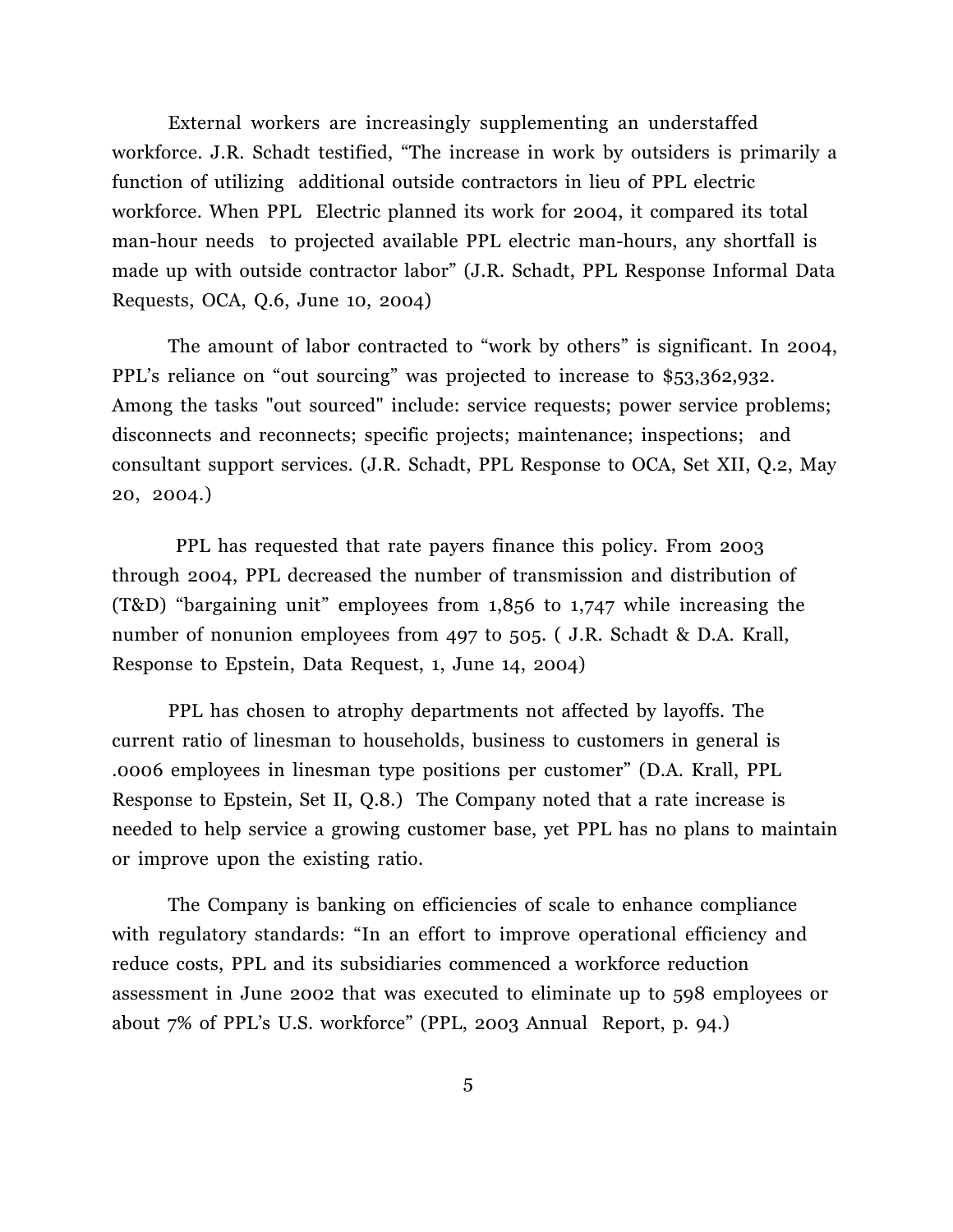The NRC's Generic Environmental Impact Statement ("GEIS") failed to provide a baseline to assess staffing trends at the SSES, e.g., retirements, attrition, "early out," full time v. part time, and "out sourcing." Although PPL does not calculate its budget or prepare staffing levels on a per customer basis, it is clear that downsizing has actually increased pressures on PPL to seek lower costs through external contractors.

## **Unresolved and Open Issues:**

1) The Company is banking on efficiencies to enhance compliance with regulatory standards. Has the NRC qualified or quantified PPL's synergies?

2) The NRC accepted a staffing level figure at the Susquehanna Steam Electric Station that is significantly below comparable per reactor employment levels at the Three Mile Island Nuclear Generating Station and the Peach Bottom Atomic Power Station which operate a fleet. (See Appendix I)

 Does the NRC possess a baseline to assess staffing trends at the SSES, e.g., retirements, attrition, "early out," full time v. part time, and "out sourcing?"

3) How will PPL achieve synergies of scale in a workforce that has no nuclear fleet?

4) What is the NRC position on PPL's growing dependancy on the out sourcing of staff? How will the NRC regulate contractors and subcontractors?

5) What is the average age of the SSES workforce, and how does it compare to the industry average?

6) What is the average overtime logged by SSES employees and how does it compare to the industry average? (6)

<sup>6</sup> "The NRC staff determined in September 2001 that a violation occurred on several occasions when on-shift staffing was below the minimum on-shift staffing requirements as defined in the plant's emergency plan. At the reduced on-shift staffing levels, certain emergency preparedness functions for an emergency at the site, including monitoring the unaffected unit for safety and operations support center coordination duties, would not be met." (US NRC, May 6, 2002.) 6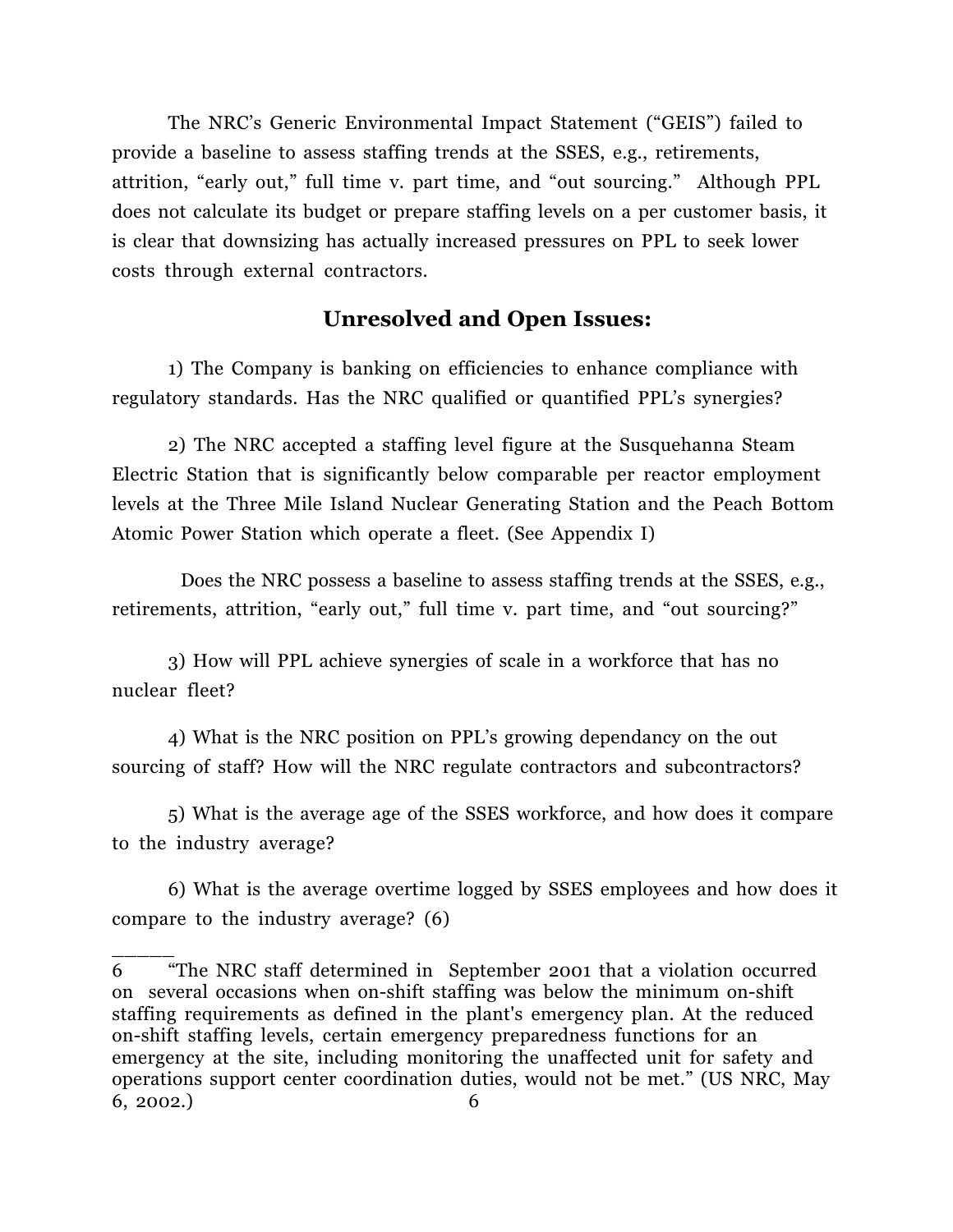7) Where are SSES's workers going to come from in an industry that is already understaffed and in third oldest region in the country?

8) What is the NRC's formal response at the SSES relating to the letter from Senator Piccola and Rep. DePasquale?

9) What is PPL's plan to transfer institutional memory that will be exiting the SSES?

10) How much time must an NRC employee put between himself and employment in the nuclear industry?

#### **III. Socioeconomics:**

 Pennsylvania is the third oldest state in the nation, and its fastest growing population segment is octogenarians. An aging population base has unique and sensitized needs that were not factored, considered, or analyzed in the licensee's application or the NRC's GEIS.

The story tonight is the NRC's failure to examine an graying nuclear staff within the context of a aging region.

By its own admission PPL's plan to raise electric prices by at least 34.5% on January 1, 2010. "Rate shock" will devastate fixed-income and aging populations. (7) Additionally, PPL's "nuclear tax" will continue to be applied even after next month's rate increase for seniors who subscribe to Blue Cross Northeastern Pennsylvania. (8)

\_\_\_\_

<sup>7</sup> Petition of PPL Electric Utilities Corporation for Approval of a Competitive Bridge Program, Pa PUC, Docket No: P00062227, 2006)

<sup>8</sup> Effective January 1 through December 31, 2009, a 4% hike will kick in for Blue Care Senior Medical Plan for Blue Cross Northeastern PA *without* prescription coverage, and a 9.9 % hike will kick in for Blue Care Senior Medical Plan for Blue Cross Northeastern PA *with* prescription coverage. http://www.ins.state.pa.us/ins/lib/ins/rates/2008\_secondhalf/bcnp\_1412.pdf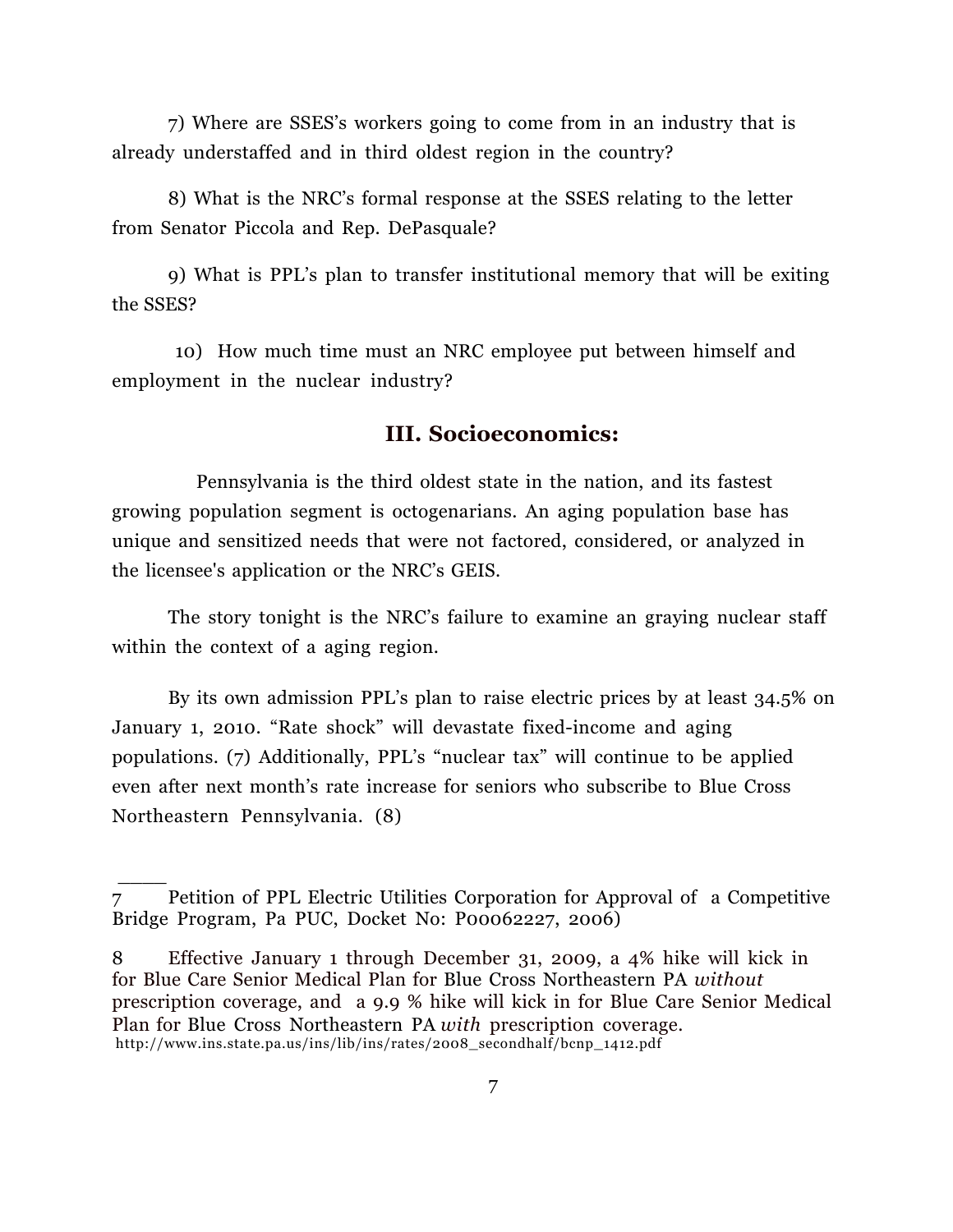"Rate shock" is not considered as a socioeconomic impact, but the GEIS assuringly noted, "There would also be no disproportionately high or adverse health or environmental impact is as a result on minority and low-income populations in the region." (4-55)

An aging population affects staffing, offsite support staffing, response times, emergency planning, and social services. These human components are critical ingredients in the infrastructure of any large industrial complex. The ripple impact was not discussed in the GEIS. Transportation and support services were limited to two paragraphs on 4-32.

In 2003, 16.2 million patients across the country arrived by ambulance for emergency department visits (14.2%). Or, about 31 ambulances arrived at an American emergency department every minute. Of ambulance-related visits**,** 39% were made by seniors, 68% were triaged as emergent or urgent, and 37% resulted in hospital-admission. (9)

The Bureau of Labor Statistics has calculated the average age and median years of tenure for persons in specific occupations in the United States. This data is useful for career planning, understanding turnover, and maintaining stability in volunteer recruitment. The average age of workers in EMT was 34.3 years old in 1998, compared to 38.0 years for all occupations in this country.  $(10)$ 

The average age of an employee at a public power utility is 44. (11)

<sup>9</sup> Data from the 2003 ED component of the National Hospital Ambulatory Medical Care Survey were used for the analysis. Data was provided by 405 participating EDs on 40,253 visits. Data from supplemental questionnaires to the hospital staff were used to describe volume and frequency of ambulance diversions.

<sup>10</sup> The Occupational Outlook Handbook (2006-2007).

<sup>1 1</sup> "The Talent Bubble," *Public Utilities Fortnightly*, February 2004.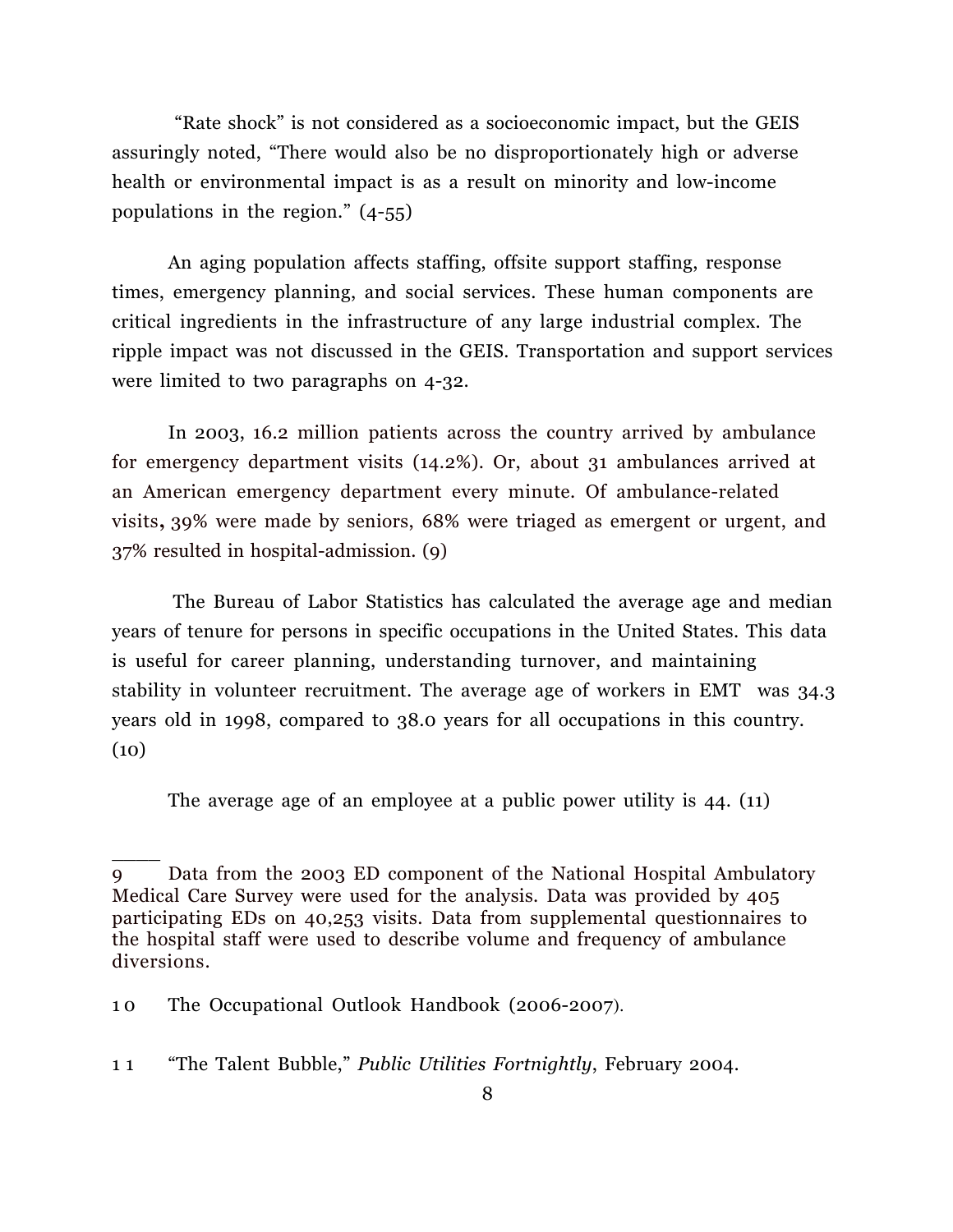The retirement of Baby's Boomers will affect the US economy, "possibly in dramatic ways. For example output will suffer...payroll benefit costs will balloon to finance increasing retirement and health care." For the power industry, "The situation is compounded by a shrinking supply of engineering graduates entering the utility industry...Given the likely preponderance of Baby Boomers among the current pool of 23,000 registered power engineers, the lack of graduates entering the workforce will exacerbate the problem." (12)

The problem is especially acute for the nuclear industry. "The U.S. graduates about 70,000 engineers each year, yet only 1,900 of those were enrolled in an nuclear degree program in 2007...In contrast the same study fund that about 35% of the current nuclear workforce will reach retirement age in the next five years, which is consistent with data describing the entire power generation industry." (13)

 PPL and the NRC have spent large sums of money and countless hours examining the effect of aging of reactor components and an aging management review pursuant to 10 C.F.R.  $\S$ 54.21(a) and 10 C.F.R.  $\S$  54.21(c). Neither entity has examined the impact of relicensing on aging human beings who live and work within the shadow of the plant.

 In Luzerne County, the population declined 1.8% between 2000 and 2003, and Columbia experienced a .9% increase. The U.S. Census Bureau reported that the average population of 65 years or older per county is 12.4%. However, the percent in Luzerne is 19.7% and in Columbia it is 15%. In Salem Township, host to the nuclear plant, the percentage of residents over 65 years of age is 19.6%.

<sup>1 2</sup> *Power*, "The nuclear option," p. 6, November , 2008.

<sup>1 3</sup> "The Talent Bubble," *Public Utilities Fortnightly*, February 2004.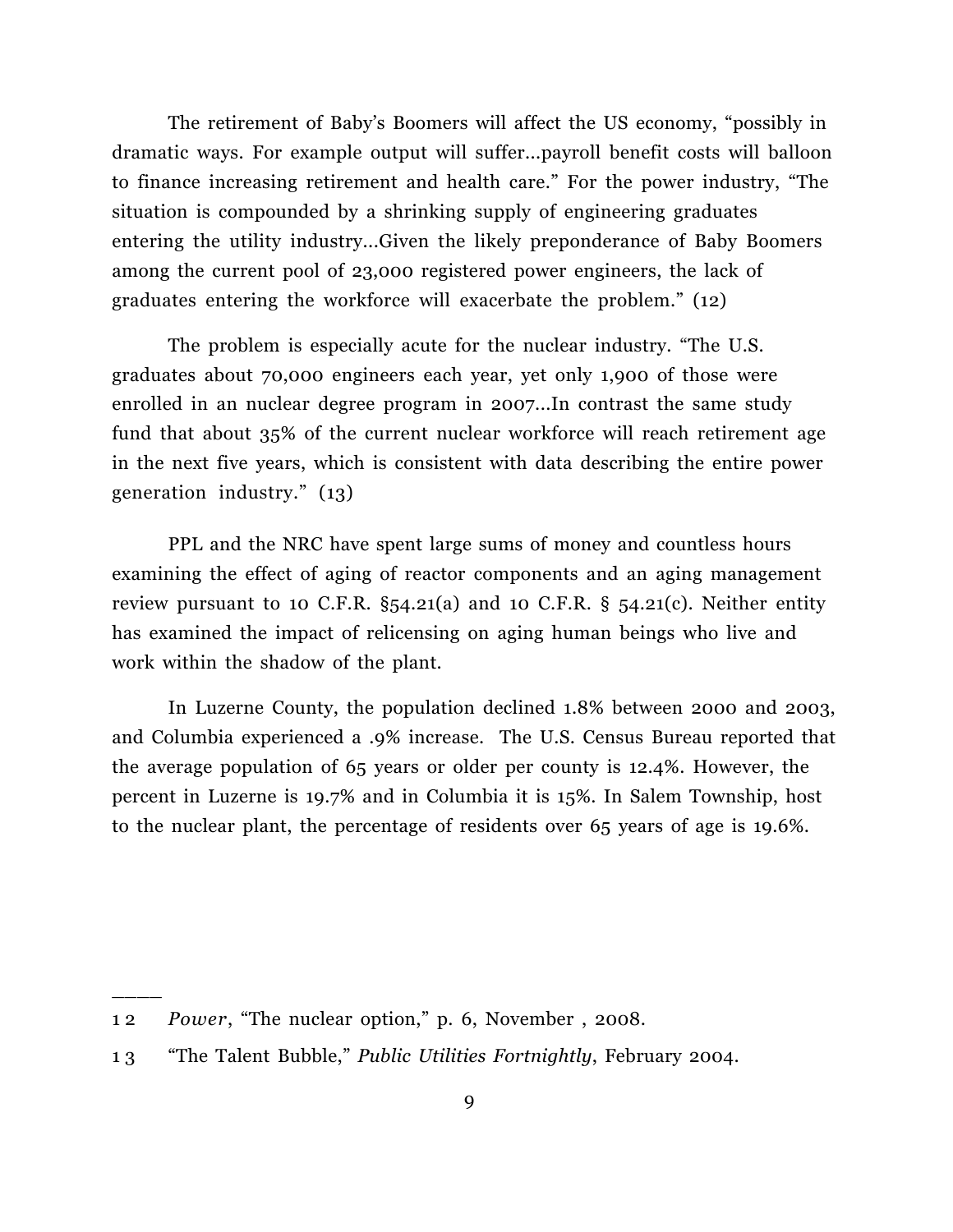Columbia and Luzerne Counties are two of six counties in the 29 county rate base "above the system average percentage of the poverty level." The data PPL uses is supplied by the Census Bureau and PA PUC's Bureau of Consumer Services, and indicate that 22.8% of the Luzerne County and 23% of the Columbia County populations qualify as "low-income households" eligible for energy assistance, i.e., living at or below the federal poverty levels.

People are not abstract hypotheticals that attorneys in DC can rework into a neat formula. Taken together, both counties are housing older Pennsylvanians less likely to be absorbed into a nuclear work force. These senior citizens will be concurrently paying higher electric rates, and more in property taxes as a result of the operation of the Susquehanna Steam Electric Station.

 The Company has not anticipated or planned to address the hardships it has created for the 65+ community: "PPL Electric has conducted no polling to gauge residential customers' awareness of rate caps and the impact that the removal of those caps would have on electric rates." (PPL EU, Pa PUC, Bridge to Competition, 2006; PPL ) "There are no programs specifically targeted to senior citizens or that are available only to seniors...PPL Electric has no work papers, data or statistics on senior citizens (60 years of age or older) (PPL POLR, Response to Epstein Interrogatories, Set I, D.A. Krall, October 16, 2008)

PPL's nuclear generating station is surrounded by an aging population with a significant portion of its residents living in poverty and facing "rate shock," increased health care, and higher property taxes. If the Company can marshal the resources to seek approval for an uprate, relicensing and increase its rates, than it can find the time and resources to prepare an analysis to assess the impact of "rate shock" and property devaluations on the most vulnerable populations residing in its own backyard.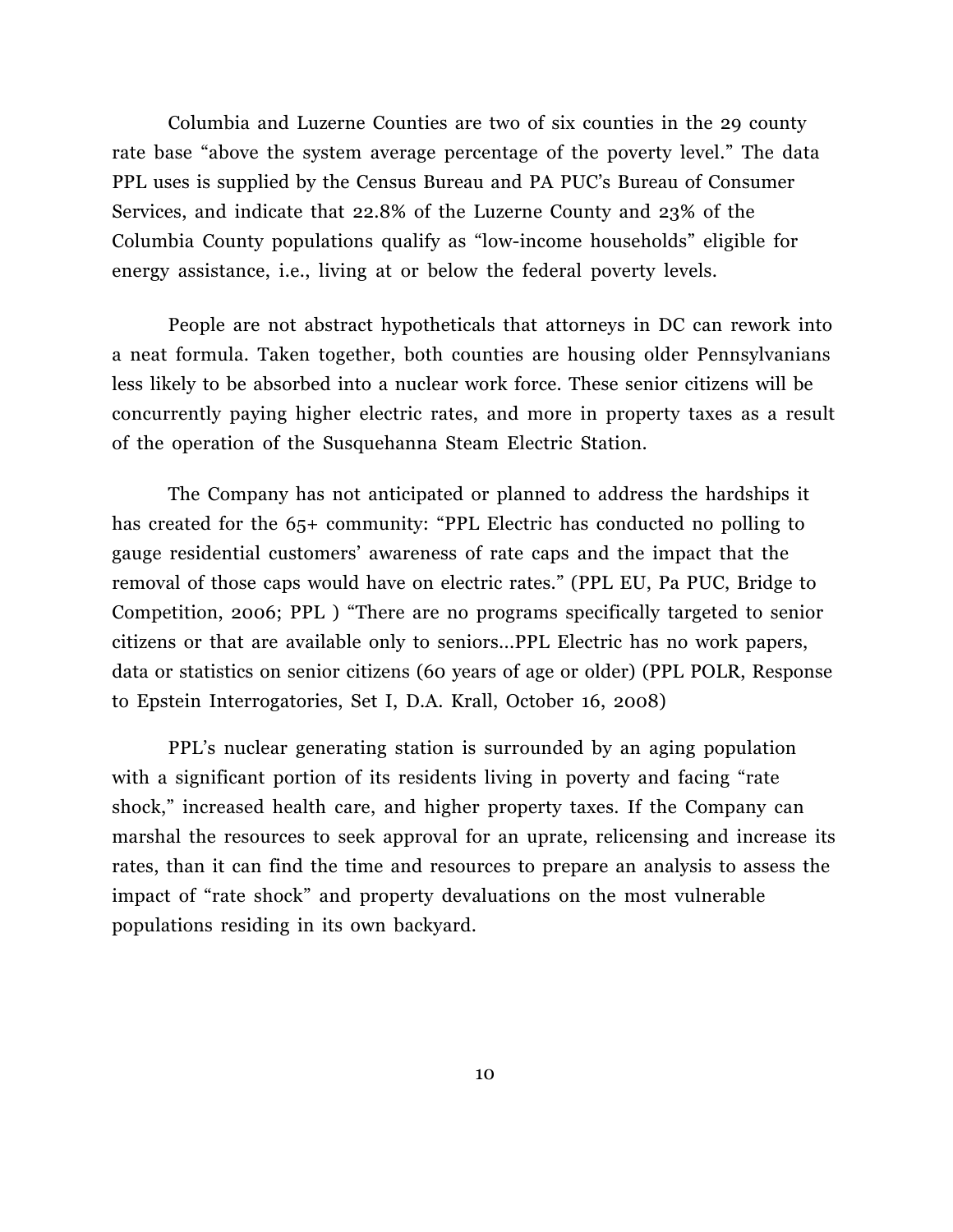Failure to survey the impacts of relicensing on an aging community, is a stunning indictment on the NRC's inability to grasp that a stable and secure workforce and a solid community are interchangeable parts.

PPL and the NRC also failed to note that millions of dollars in regulated tax revenues are recovered by charging rate payers, e.g., \$245 million (2007) and \$265 (2006). Both entities also ignored the "transition costs" or nuclear taxes PPL sucks out of the same rate payer, i.e., \$574 million (2007) and \$884  $(2006)$ .  $(13)$ 

More alarming is the fact that between January 1 and August 31, 2008, "PPL cut electricity to 28,561 customers" according to the Pennsylvania Public Utility Commission. "That's a boost of 111% over the number of PPL customers whose power was shut off during the same period in 2007. The number of people who've lost electricity statewide is up as well versus the same period last year, but only by 24%. (14) This data is absent from the NRC's review.

 PPL agreed with TMIA relating to the import of economics on the relicensing of the Susquehanna Electric Steam Station. In November 2006, as part of its effort to promote relicensing of the SSES, PPL and the nuclear industry released, *Economic Benefits of PPL Susquehanna Nuclear Power Plant An Economic Impact Study* by the Nuclear Energy Institute in Cooperation With PPL Corporation. Table 2-1. PPL Susquehanna Nuclear Power Plant specifically advertises and promotes the value of relicensing on local community without evaluating any of the negative consequences.

<sup>1 3</sup> "PPL Corporation 2007 Annual Report," Summary of Significant Accounting Polices, p. 64.)

<sup>1 4</sup> "PPL cutting off more customers Unpaid bills: The number losing power is up 111% over 2007, *The Morning Call*, September 24, 2008.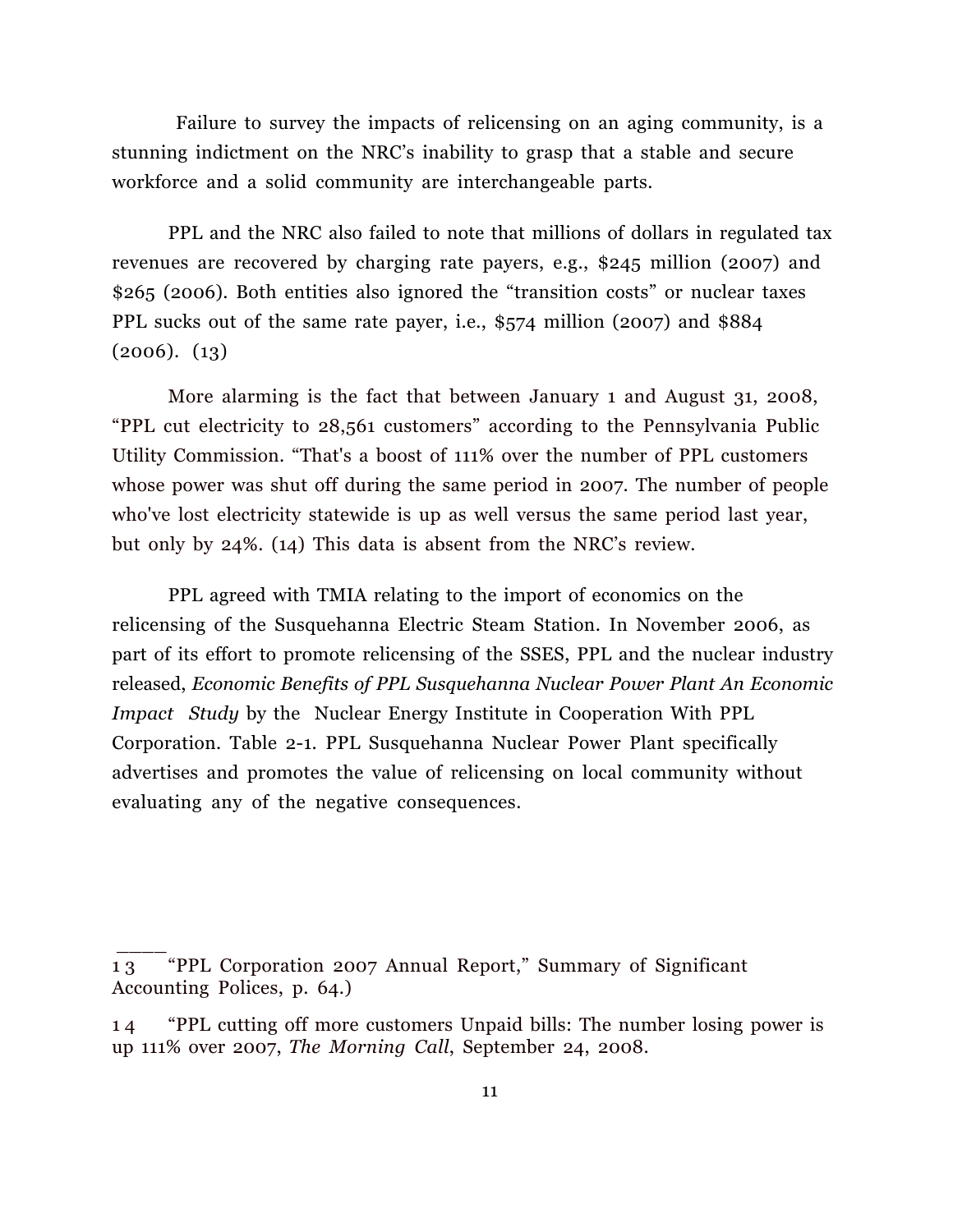### **Unresolved and Open Issues:**

1) How did the NRC decide to ignore the impact of "rate shock" on senior citizens living on a fixed income?

 2) Does the NRC believe that PPL's creation of a hardship class of senior citizens is not a socioeconomic impact?

3) PPL and the NRC have failed to ask - let alone answer - who is going to staff an aging nuclear power plant in the future. Does PPL have a plan in place to retain a skilled and graying work force? (15)

4) Who will transport and provide the emergency services for an economically distressed population in need of medical services? Who is going to take an aging population to the ER?

 5) The Company and has not anticipated or planned to address the hardships it has created for the 65+ community. Can the NRC identify similar demographics for any other reactor community?

6) If the Company can marshal the resources to seek approval for an uprate, relicensing and increase its rates, why can't it find the time and resources to prepare an analysis to assess the impact of "rate shock" and property devaluations on the most vulnerable populations residing in its own backyard?

7) A boost of 111% over the number of PPL customers whose power was shut off from 2006-2007 should set off alarms from the NRC. Why is the steep decline in shutoffs excluded from the socioeconomic study?

<sup>15</sup> The Marines have proven that targeted bonuses can work in recruiting and retaining skilled professionals. Retention bonuses have been increased from \$464 million to \$469.5 million and retention has ballooned from 24% to 35%.

http://www.philly.com/inquirer/world\_us/20090104\_Marines\_\_rapid\_expansion\_is\_years\_ahead\_o f\_schedule.html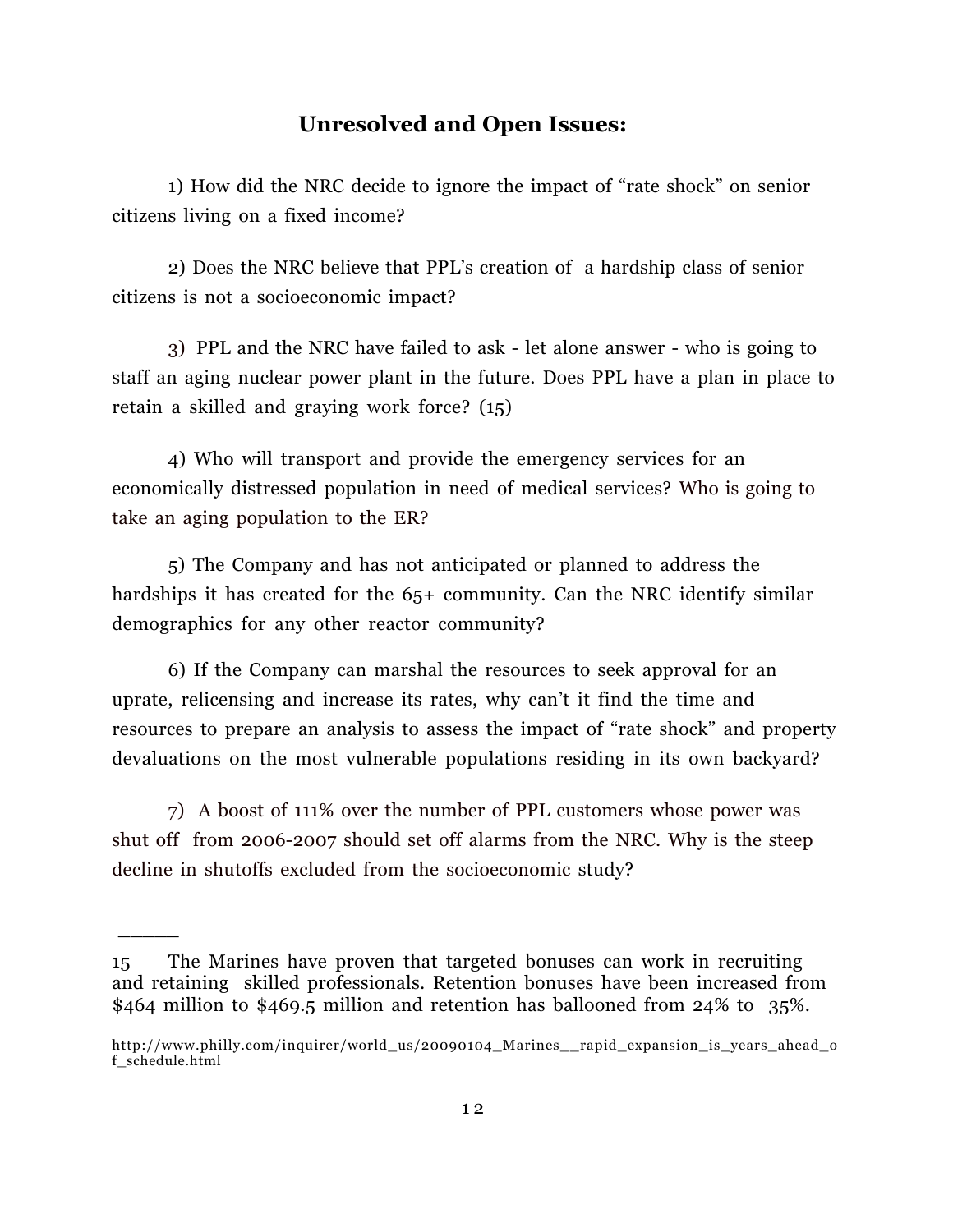## **IV. Conclusion**

 Either the NRC must reexamine the economic impact of SSES on the community, or address how relicensing a nuclear power plant while shifting the tax burden and increasing rates on an aging community is compatible with the NRC's mission.

 PPL is asking to extend the license of the Susquehanna Steam Electric Station under a new protocol which would adversely impact an aging population dependent on fixed income levels.

PPL has successfully sued local taxing authorities and shifted the tax burden onto the shoulders of residential customers while at the same time increasing capacity and requesting a license extension.

The NRC attempted to address socioeconomic, tax related issues and staffing, but offered only cursory and superficial data. Relicensing a nuclear power plant should not impose economic hardships on the host community.

There has to be a better way. With health insurance outpacing inflation, property taxes steadily increasing, and electric rates poised to spike, can consumers afford to live near a nuclear power plant that produces never ending rate hikes?

> 13 Appendix I: Staffing Levels